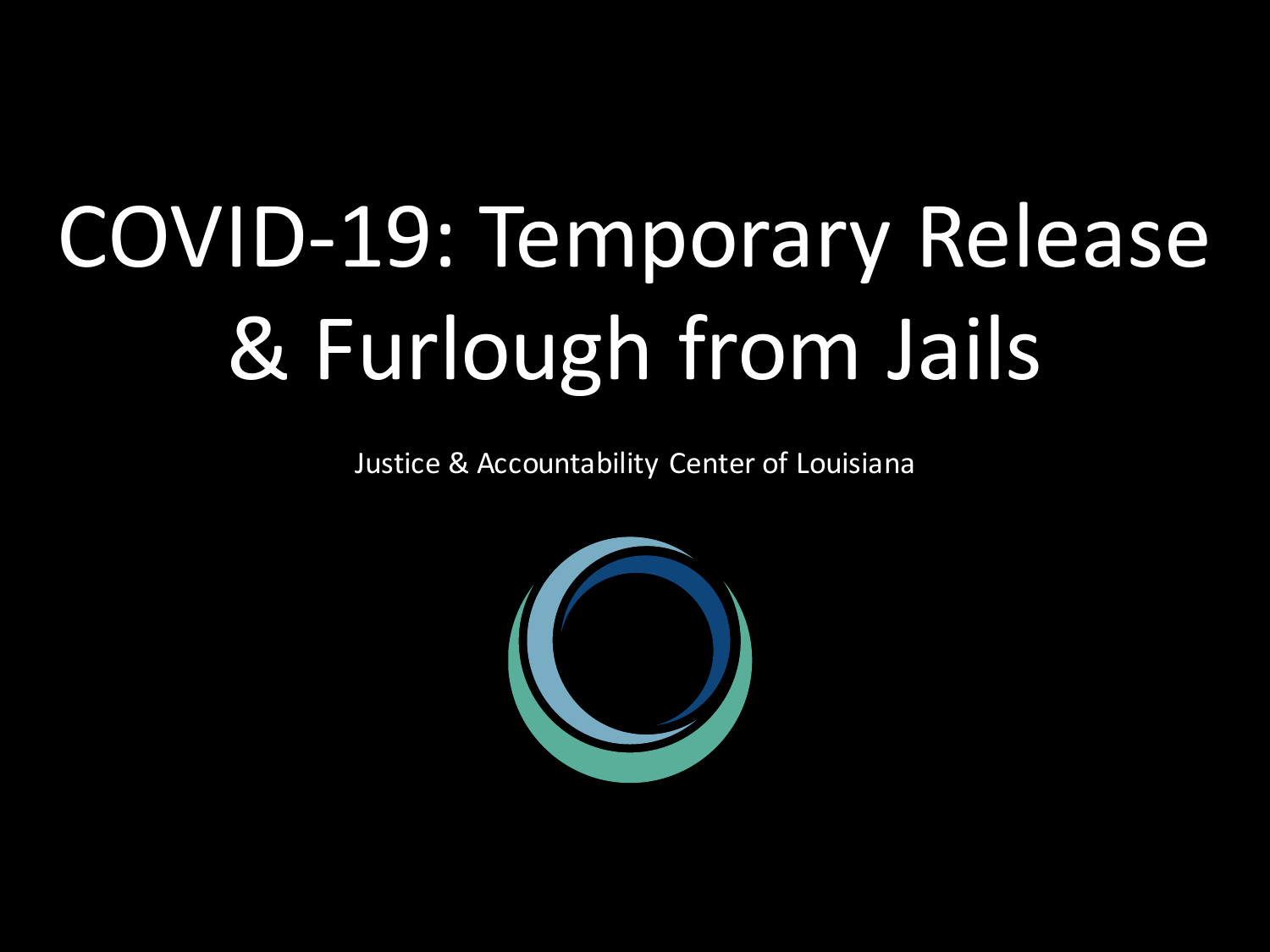#### **ABOUT JAC**

The Justice and Accountability Center of Louisiana tackles deficiencies in the postconviction phase of the criminal justice system while creating a supportive collaborative space for attorneys and advocates.

We help people recover from the criminal justice system. *www.jaclouisiana.org 504.322.4050*

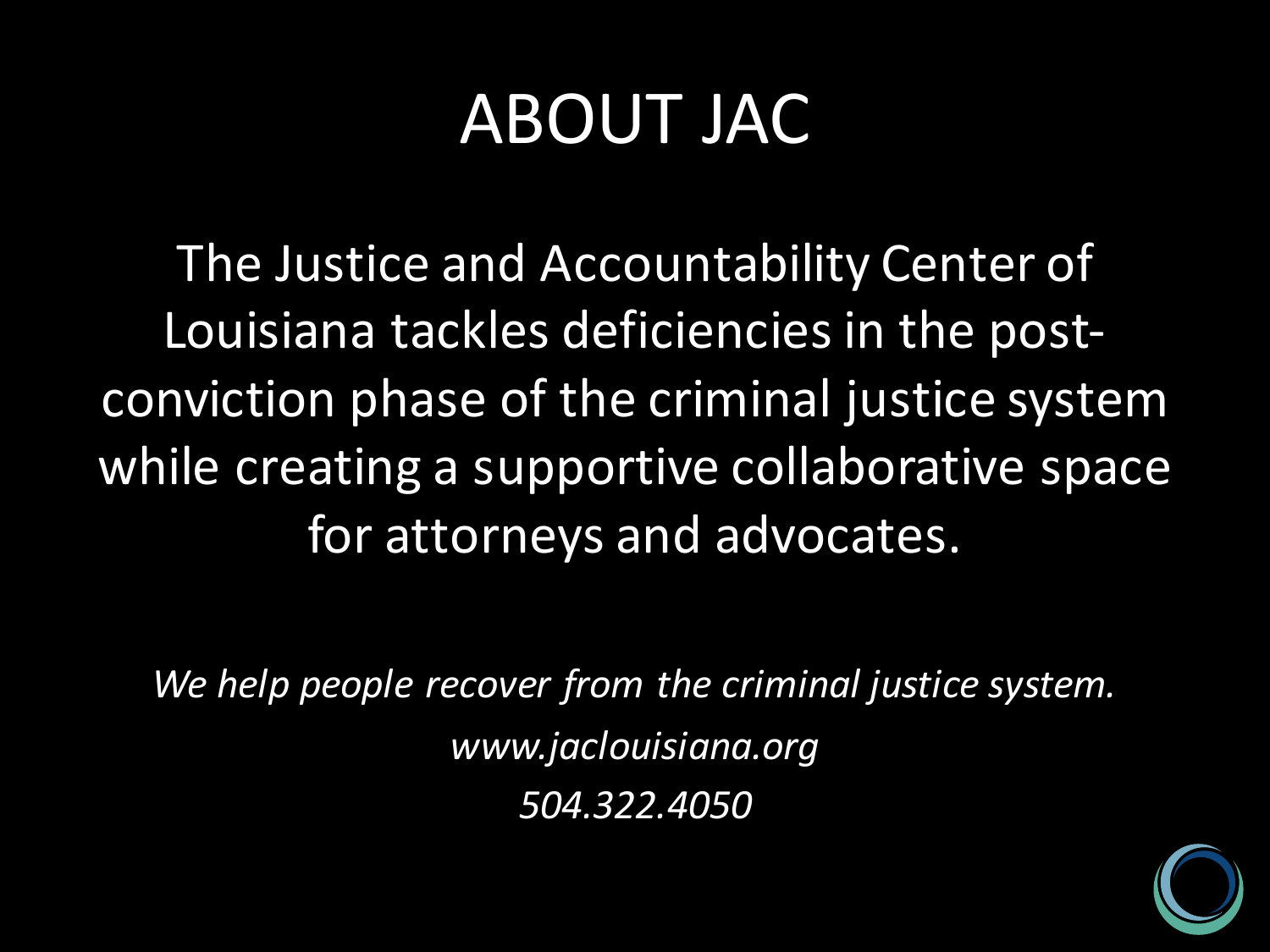## Goals for Tonight

- Explain the law (Louisiana Revised Statutes) that applies to local sheriffs and jails for possibly releasing your loved one to your care
- Provide outline of email/letter/fax you can send to the local sheriff
- Describe our unanswered questions about how the law works

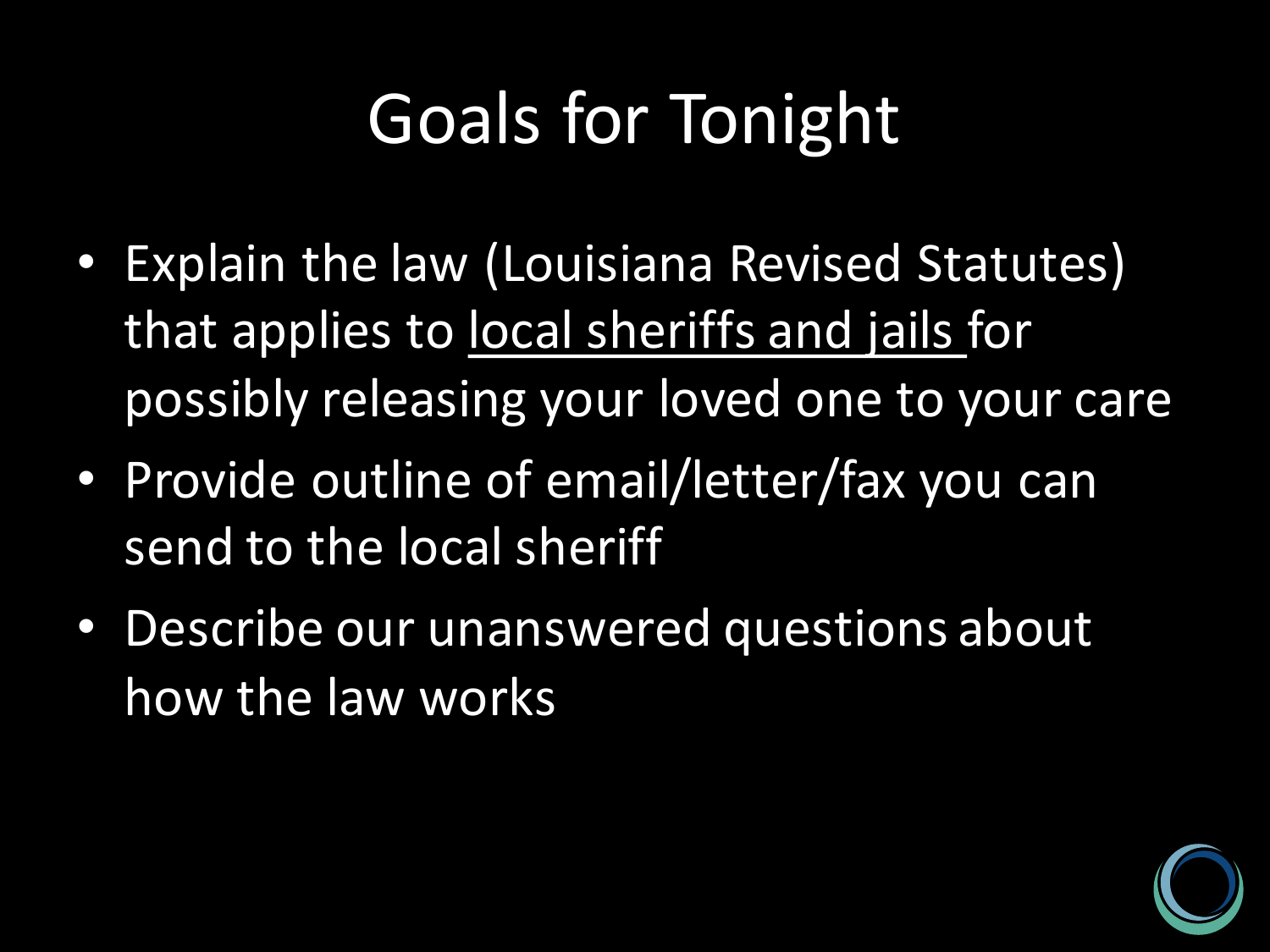#### La. Rev. Stat. 15:811

Title: "Inmate contact with persons outside of *parish or multiparish prison; temporary release or furlough*"

Purpose: TEMPORARY release from local jails

Disclaimer: JAC has never tried this before!

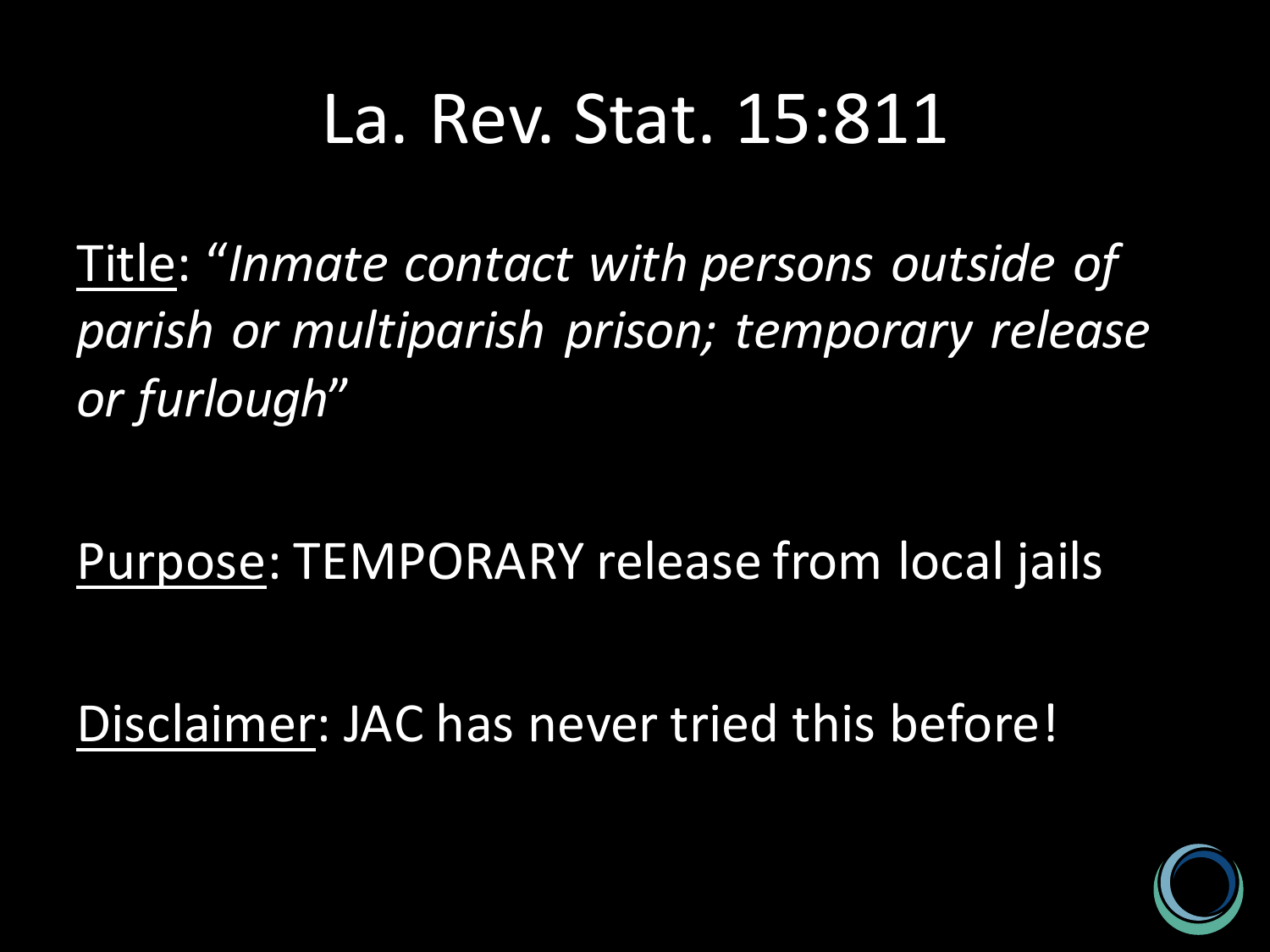#### La. Rev. Stat. 15:811(A)

Section A: temporary release for those under court judgment (NOT pre-trial) when serious illness/death of a family member or job interview (MAY be conflict with DOC in section  $C -$  PJI will discuss)

"*Notwithstanding any provision of law to the contrary, the sheriff* or administrator may authorize the temporary release of an inmate only for serious illness or death of a *member of the inmate's family or for an interview of the inmate by a prospective employer. For purposes of this* Section an inmate is a person serving a sentence pursuant *to a court judgment."*

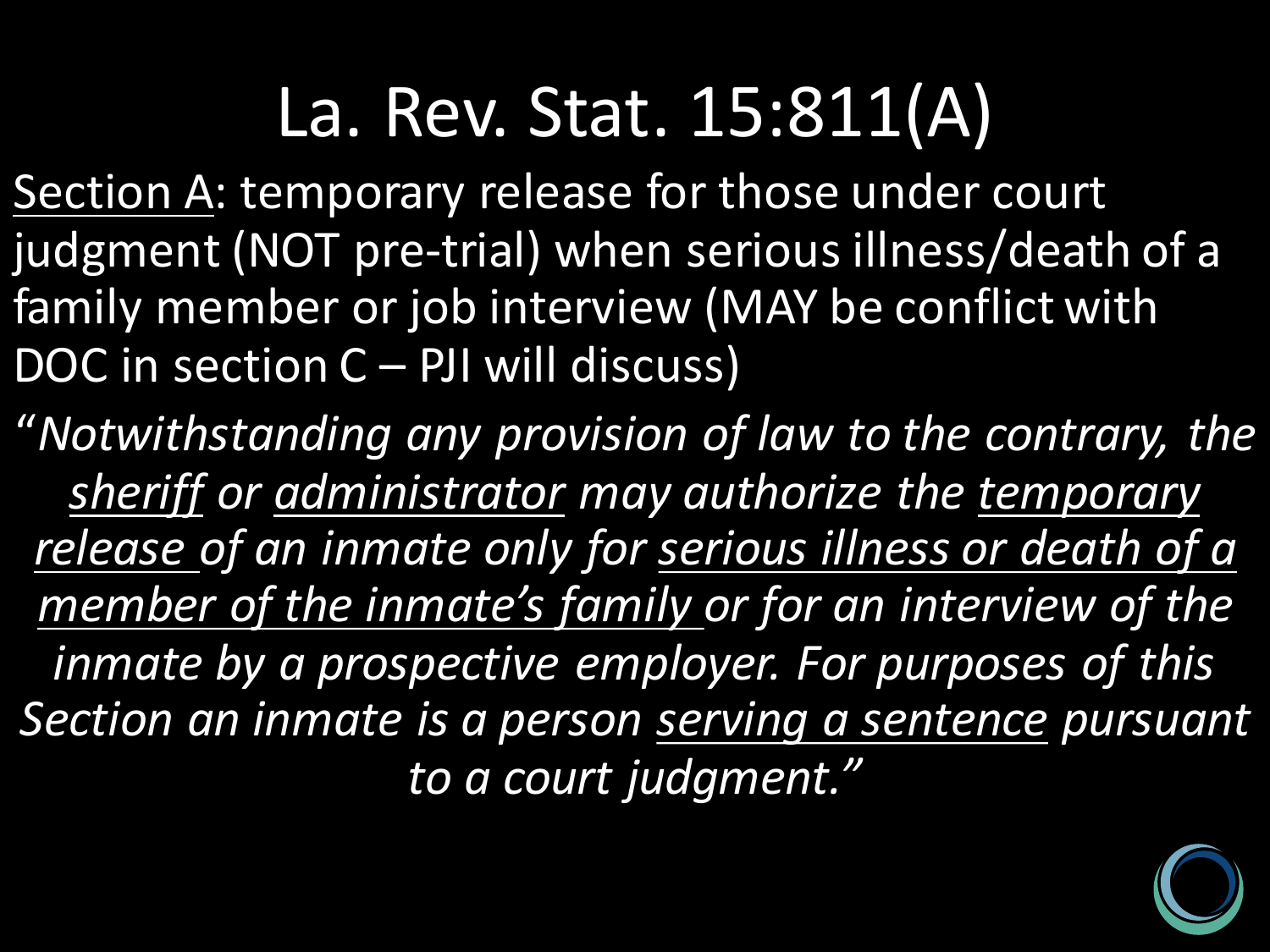#### La. Rev. Stat. 15:811(B)

Section B: furlough as a rehabilitative tool, maintain family relationships - for EVERYONE, both pre-trial and serving a sentence (we will discuss exceptions in parts C and D next)

"The sheriff or administrator may authorize a furlough *to an inmate of a parish or multiparish prison. Such a*  furlough is intended as a rehabilitative tool to assist an inmate in maintaining family relationships during *his incarceration."*

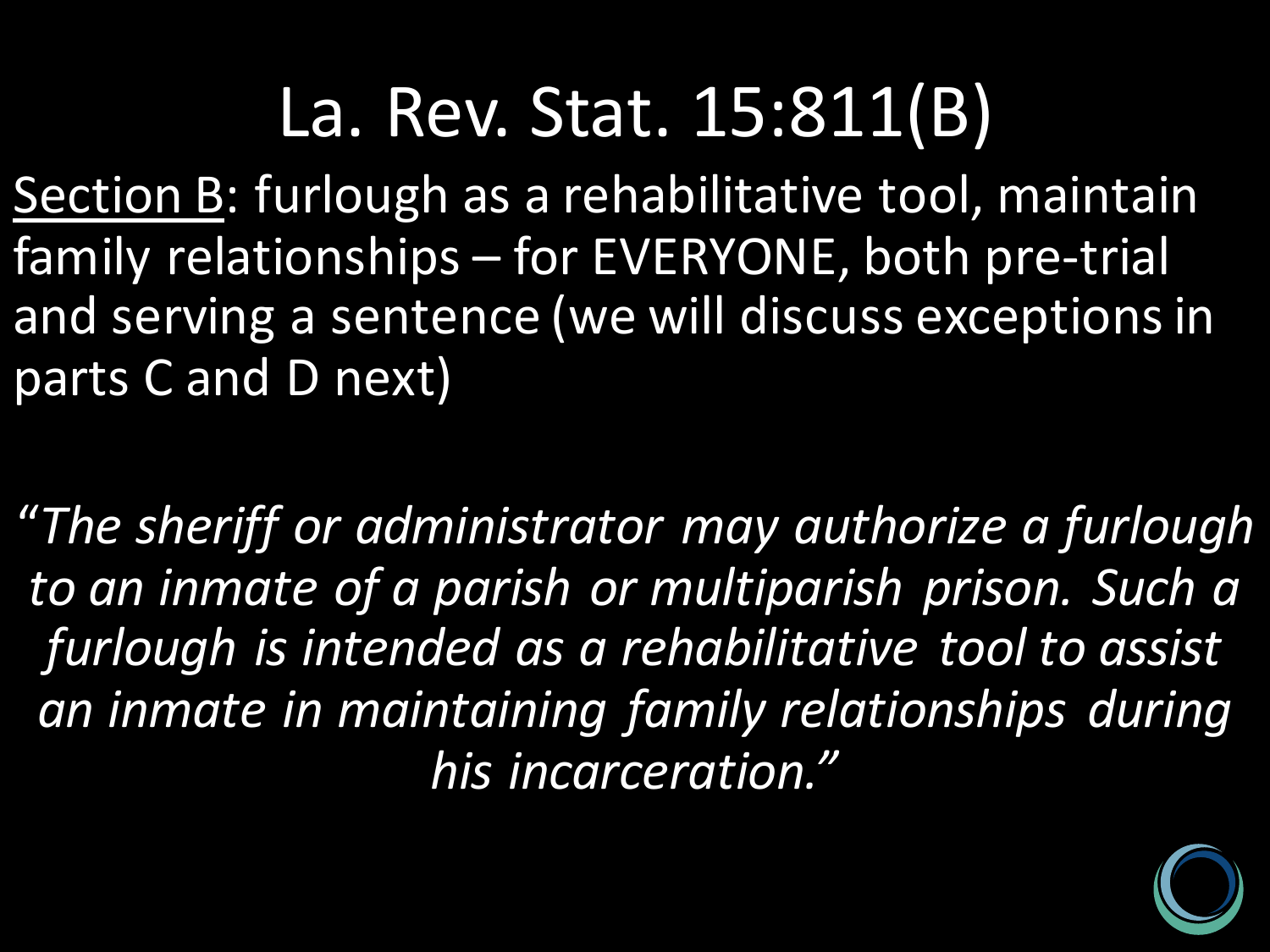#### La. Rev. Stat. 15:811(C)

Section C: if your loved one is serving DOC time in a local jail the standards are under different law, and possibly new medical furlough standards (PJI will address this, also on later slide)

"An inmate sentenced to the Department of Public Safety and Corrections who is in the custody of the sheriff shall not be eligible for a furlough unless that *inmate is in compliance with the Department of Public Safety and Corrections standards for such a furlough."*

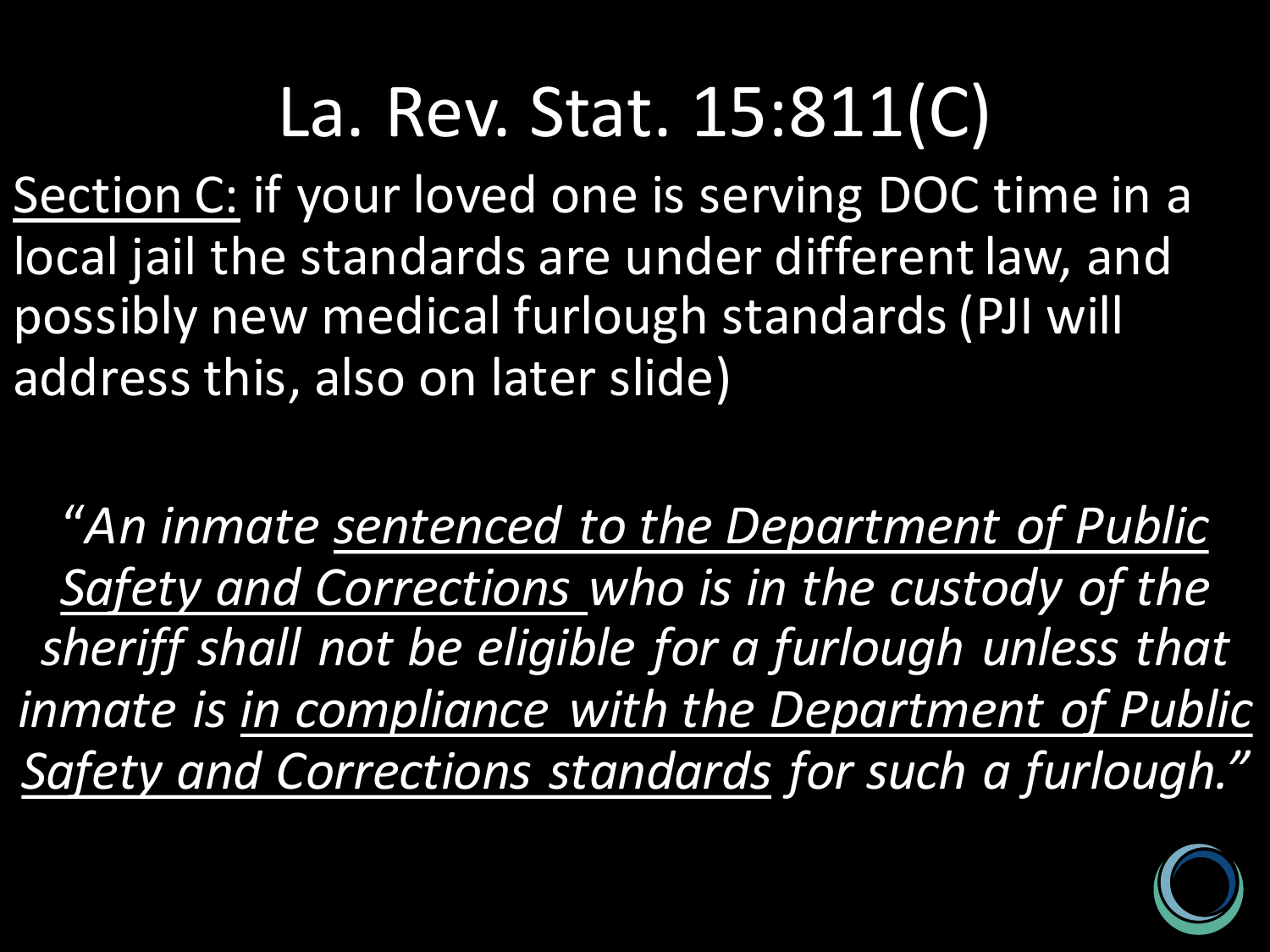La. Rev. Stat. 15:811(D) Section D: consequences for reporting – this could potentially apply to supervision/monitoring as well

"*Failure to promptly report to destination or return from temporary release or furlough shall be considered an escape under the provisions of R.S. 14:110."*

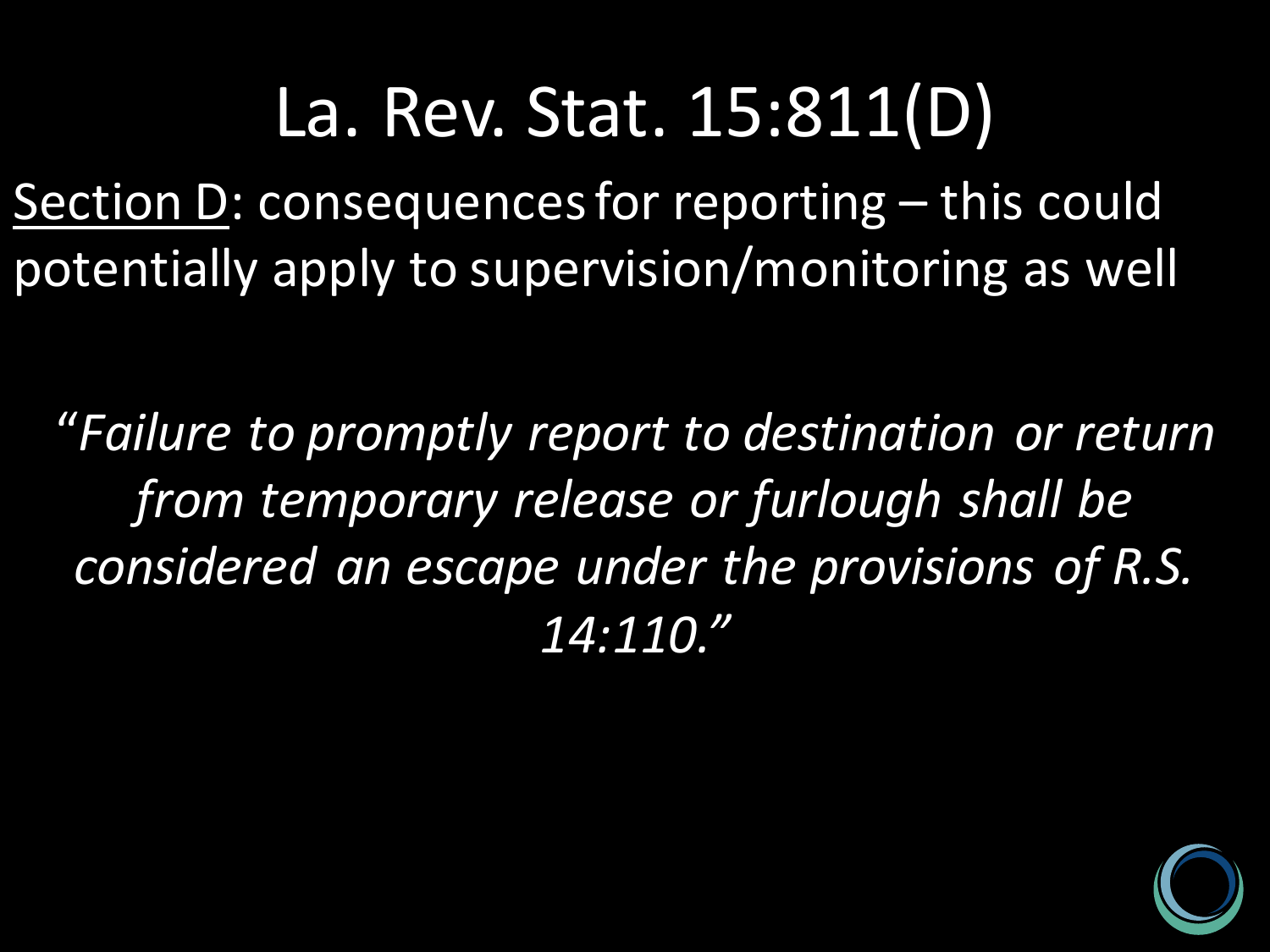#### La. Rev. Stat. 15:811(E)

Section E: if you are requesting temporary release for convicted people because of illness or death in the family (A), EVERYONE is eligible for release. If you are requesting furlough for a convicted person and they have been convicted of anything in the list below, they are only eligible during last 6 mos.

"Except in cases of serious illness or death of a member of the inmate's family, *or for an interview of the inmate by a prospective employer in which case the inmate may be released only in security escort with Department of Public Safety* and Corrections authorized personnel, any inmate who has been *convicted of first degree murder (R.S. 14:30), second degree murder (R.S.* 14:30.1), aggravated or first degree rape (R.S. 14:42), attempted aggravated or *first degree rape (R.S. 14:27 and 42), forcible or second degree rape (R.S. 14:42.1),* aggravated kidnapping (R.S. 14:44), aggravated arson (R.S. 14:51), armed robbery (R.S. 14:64), attempted murder (R.S. 14:27 and 29), attempted *armed robbery (R.S. 14:27 and 64), producing, manufacturing, distributing, or* dispensing or possession with intent to produce, manufacture, distribute, or dispense a controlled dangerous substance classified in Schedule I or Schedule II of R.S. 40:964, and persons sentenced as habitual offenders under R.S. 15:529.1, shall be ineligible for temporary release or furloughs as provided for *herein, except during the last six months of their terms."*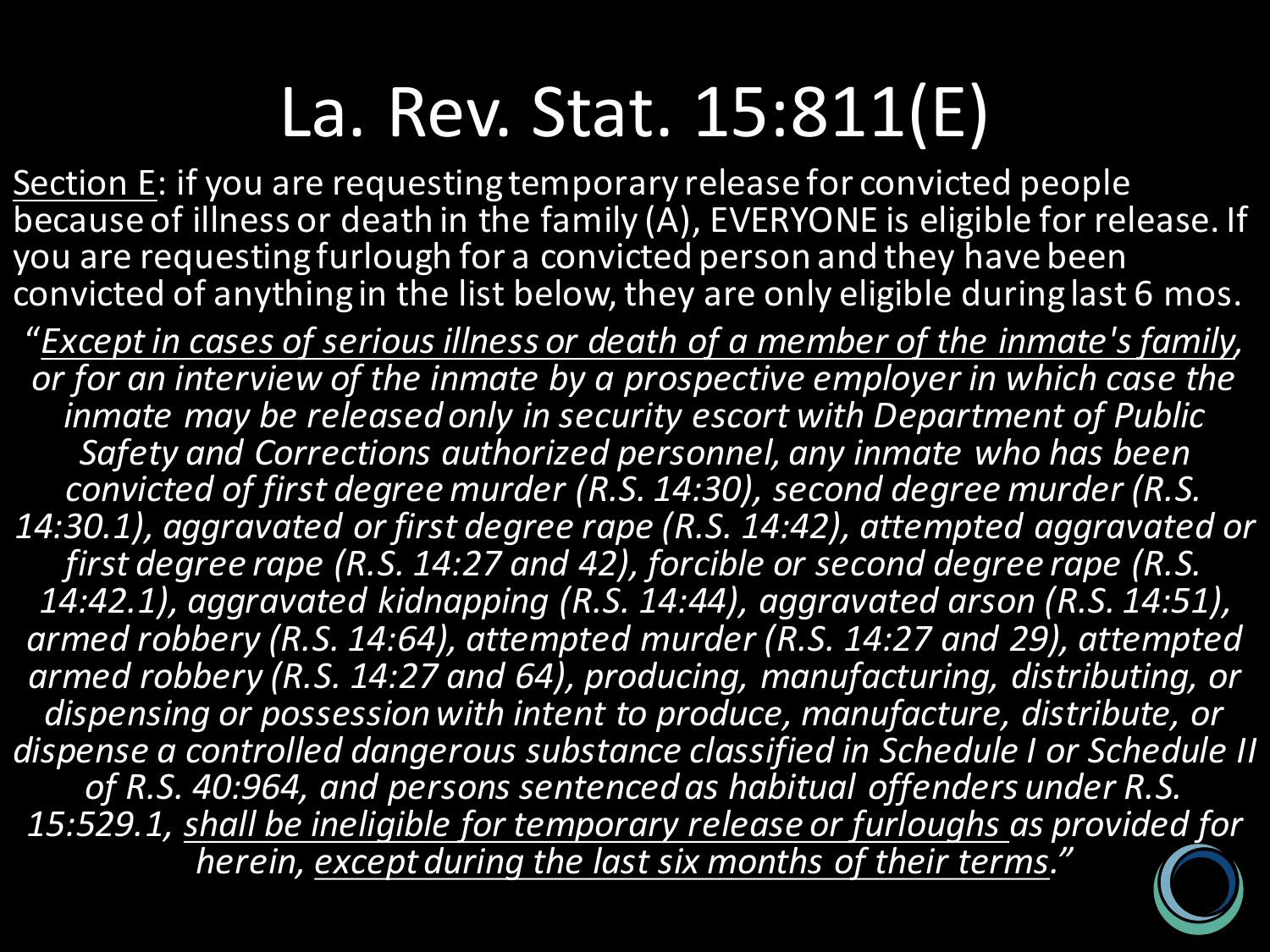**Serving a sentence, illness/death of family member (A)** 

Dear Sheriff/Administrator: (sgautreaux@ebrso.org)

- The prison is closed to visitation, we are under a stay at home order, this is a national emergency
- Describe how related to convicted person and provide their full name, DOB, gender, race, any other identifying information (i.e. DOC # if you have it)
- My loved one is serving a sentence for [conviction] until [date of release]

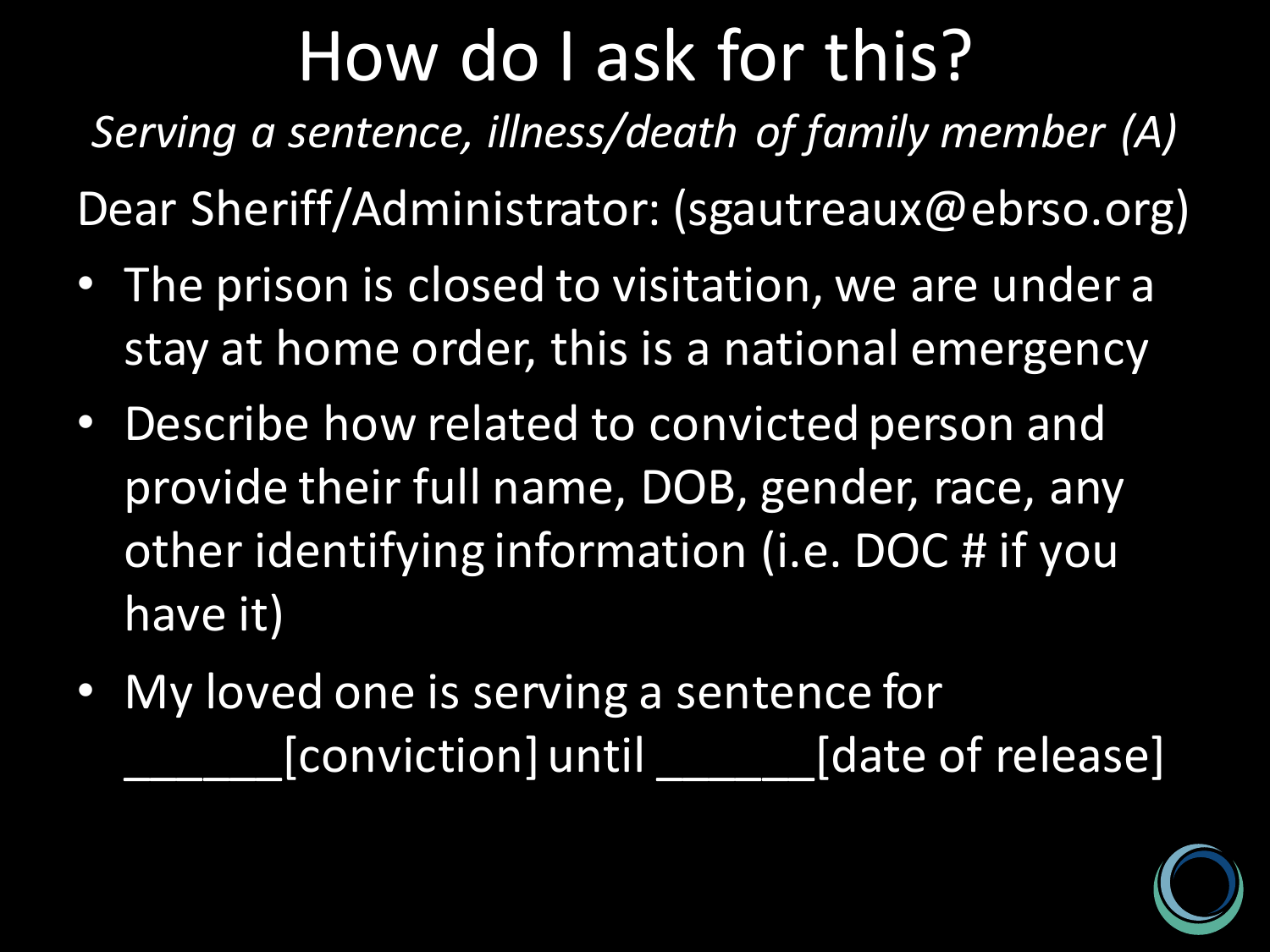*Serving a sentence, illness/death of family member (A)* 

- I am requesting their temporary release under Louisiana Revised Statute 15:811(A) because:
	- $-$  X family member is seriously ill and we need the detainee home to help care for them AND/OR
	- $-$  X family member has died and we need the detainee home to assist the remaining family with work, child care, elder care, etc.
- I request temporary release until \_\_\_\_\_\_\_\_\_[choose one below]
	- $-$  If current release date is AFTER April 30 (or local stay at home order end date), then request temporary release of the detainee until 14 days after emergency order ends
	- $-$  If current release date is BEFORE April 30 (or local stay at home end date), then request temporary release to serve out the rest of the sentence, for the protection of your loved one and jail staff

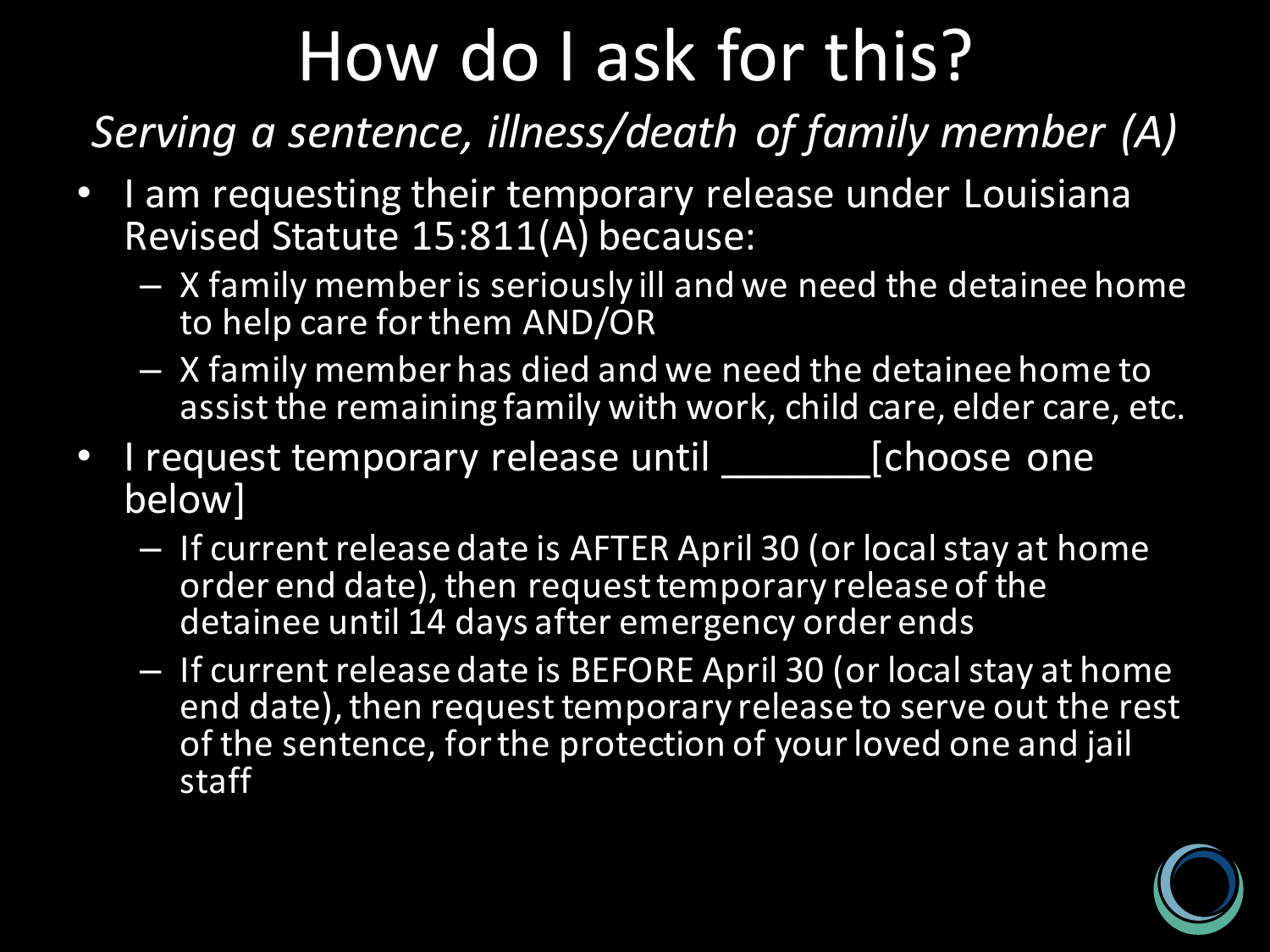*Serving a sentence, illness/death of family member (A)* 

- Please release them on their own recognizance to [address/housing]
	- $-$  If you have funds to pay for supervision (ankle monitoring, etc.) you can state that
	- $-$  If you are able to connect them with substance use, mental health, or other reentry services, state that
- I understand you are extremely busy during these challenging times, but I ask that you respond by [3 days after you send the email/fax]
- Provide multiple forms of contact information for you and/or other family members

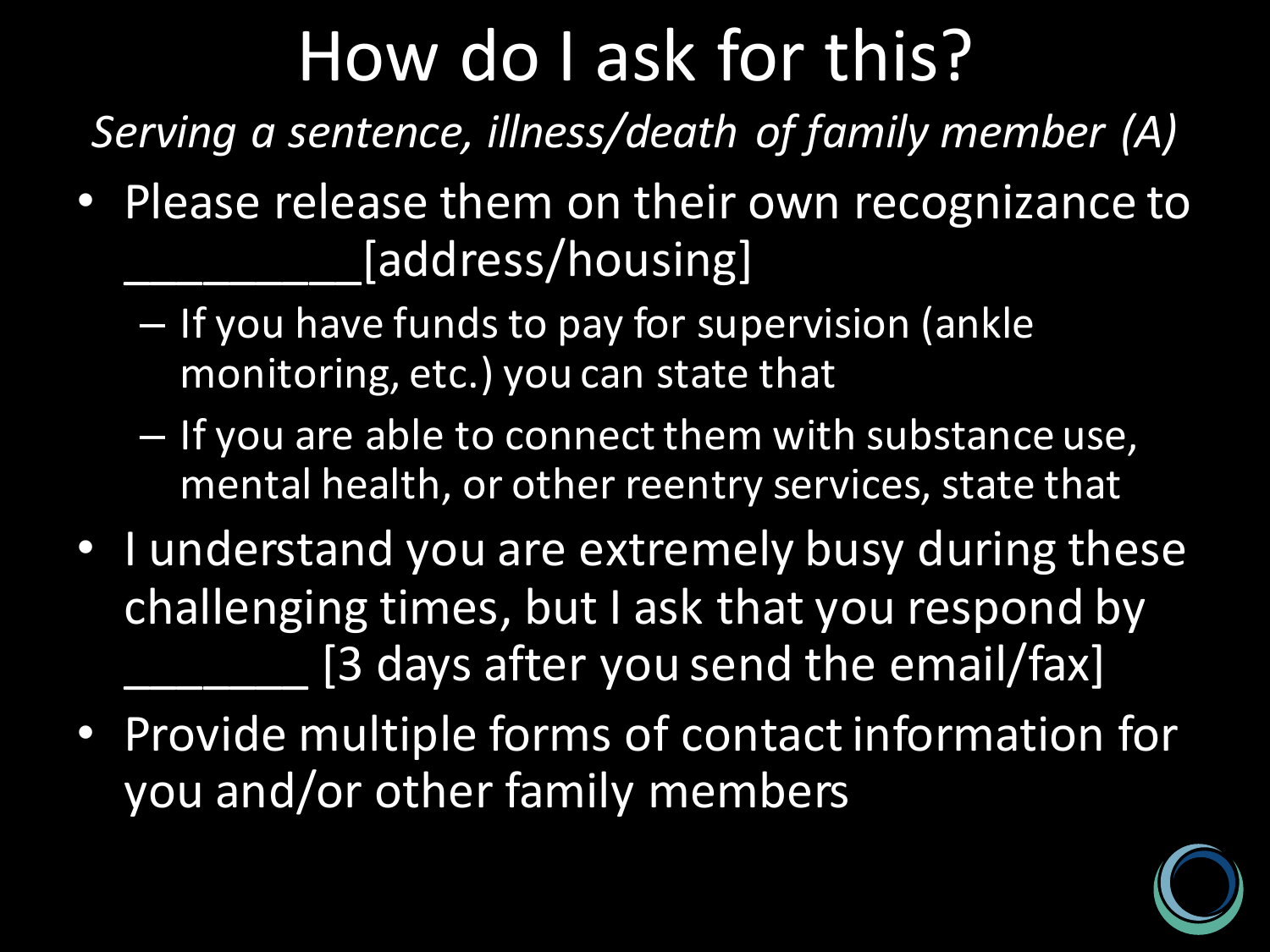**ANYONE, for rehabilitative reasons (B)** 

Dear Sheriff/Administrator: (sgautreaux@ebrso.org)

- The prison is closed to visitation, we are under a stay at home order, this is a national emergency
- Describe how related to detainee and provide their full name, DOB, gender, race, any other identifying information (DOC # if applicable)
- Identify loved one as "under a sentence" or not:
	- $-$  My loved one is not serving a sentence, but is incarcerated because until OR
	- My loved one is serving a sentence for [conviction] until [date of release]
		- They are not convicted of anything that would exclude them from furlough OR
		- They are convicted of \_\_\_\_\_\_, but are within the last six months of their sentence

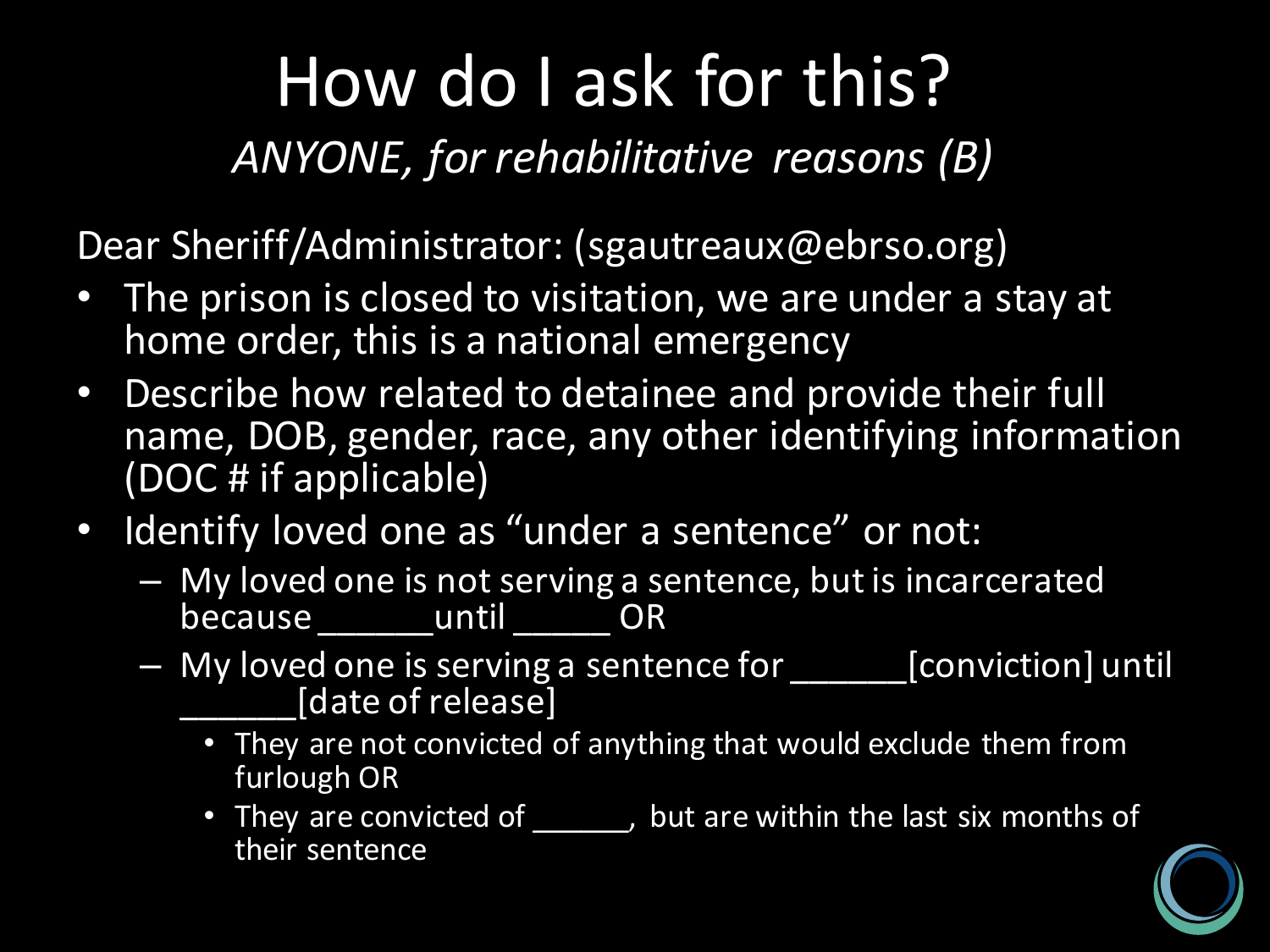#### How do I ask for this? ANYONE, for rehabilitative (B)

- I request a furlough under Louisiana Revised Statute 15:811(B) until \_\_\_\_\_\_\_\_\_\_ [choose one of below]
	- $-$  If the current release date originally expected release is AFTER April 30 (or local stay at home order end date), then request furlough until 14 days after emergency order ends
	- $-$  If the current release date originally expected release is BEFORE April 30 (or local stay at home end date), then request furlough to serve out the rest of the time, for the protection of your loved one and jail staff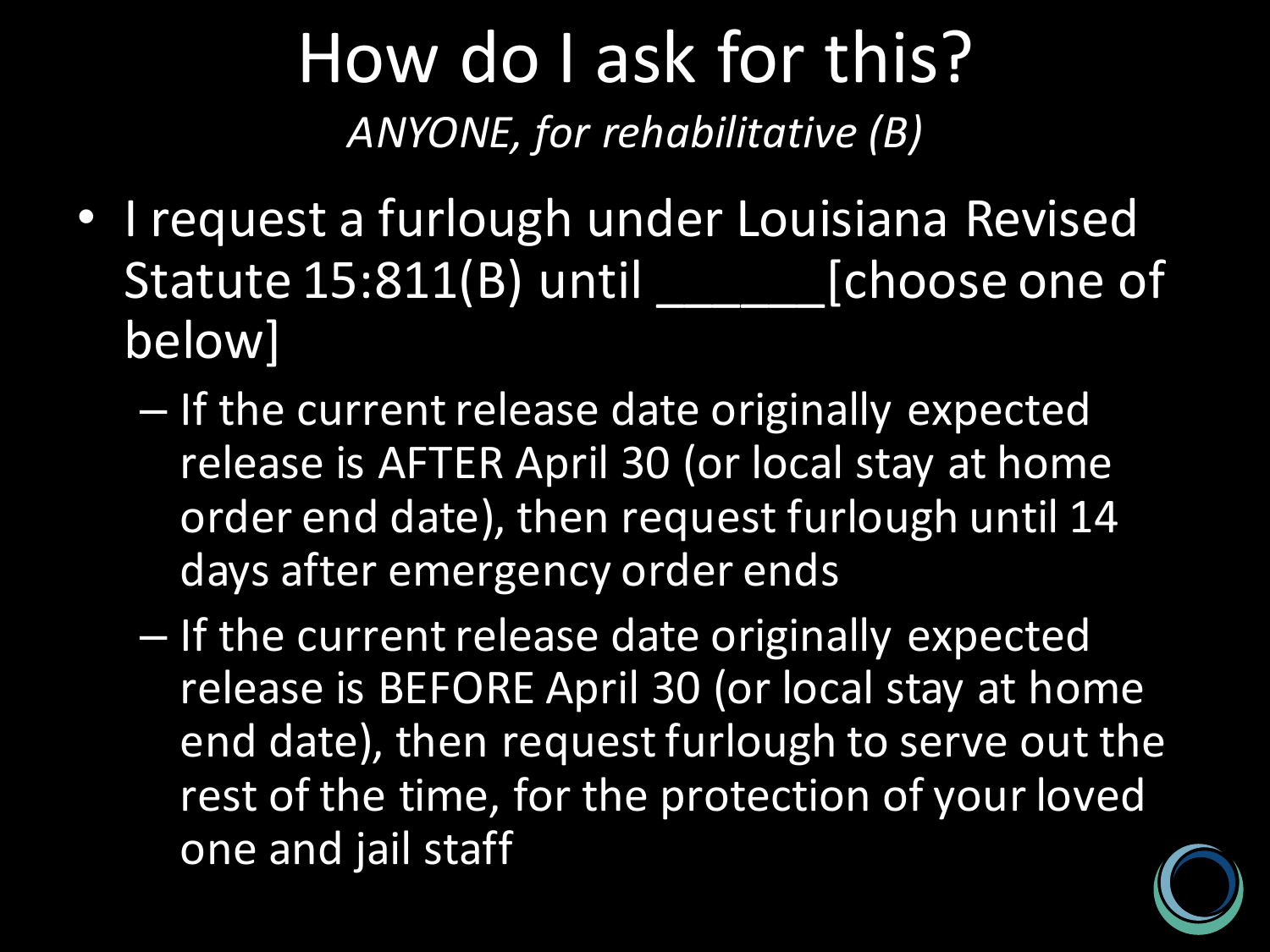#### How do I ask for this? ANYONE, for rehabilitative (B)

- Please release them on their own recognizance
	- If you have funds to pay for supervision (ankle monitoring, etc.) you can state that
	- $-$  If you are able to connect them with substance use, mental health, or other reentry services, state that
- I understand you are extremely busy during these challenging times, but I ask that you respond by [3 days after you send the email/fax]
- Provide multiple forms of contact information for you and/or other family members

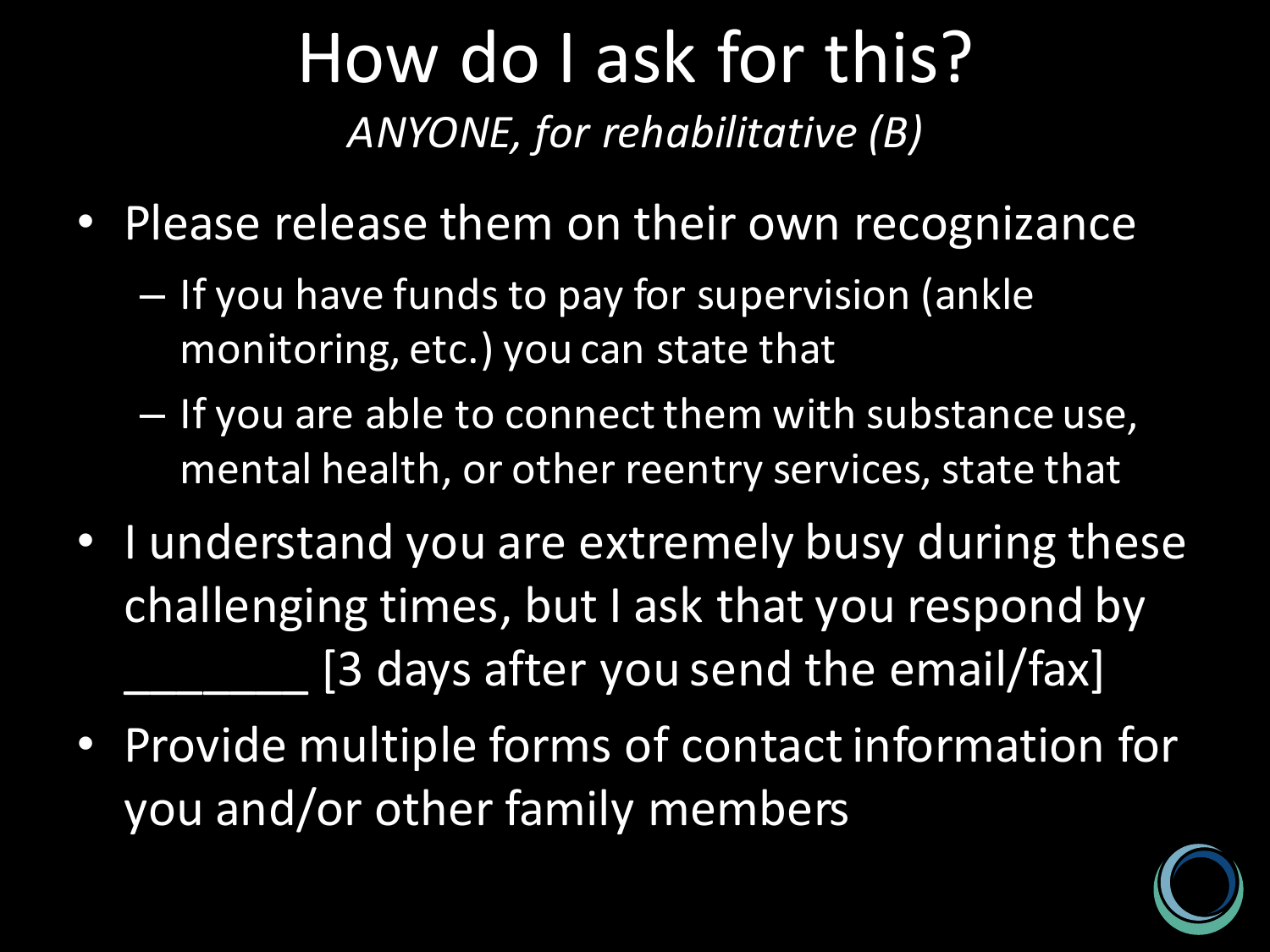#### Unknowns

- Under court judgment sentence? Includes contempt or no?
- For people serving DOC time, sheriff may require your loved one to submit a "furlough plan" under Section B
- For people serving DOC time who were convicted of a sex offense or "violent" crime – there may be a conflict with DOC's new medical furlough standards that are narrower than this statute (see also PJI letter and presentation)
- Section E contradicts itself about exclusion for illness/death
- Whether jail will permit RoR or want bail/bond
- Length of time for release what does "temporary" mean?
- Issues with calculating release dates what is 6 months?
- Credit for time on release/furlough: JAC believes the time should run while released (no extension of sentence)

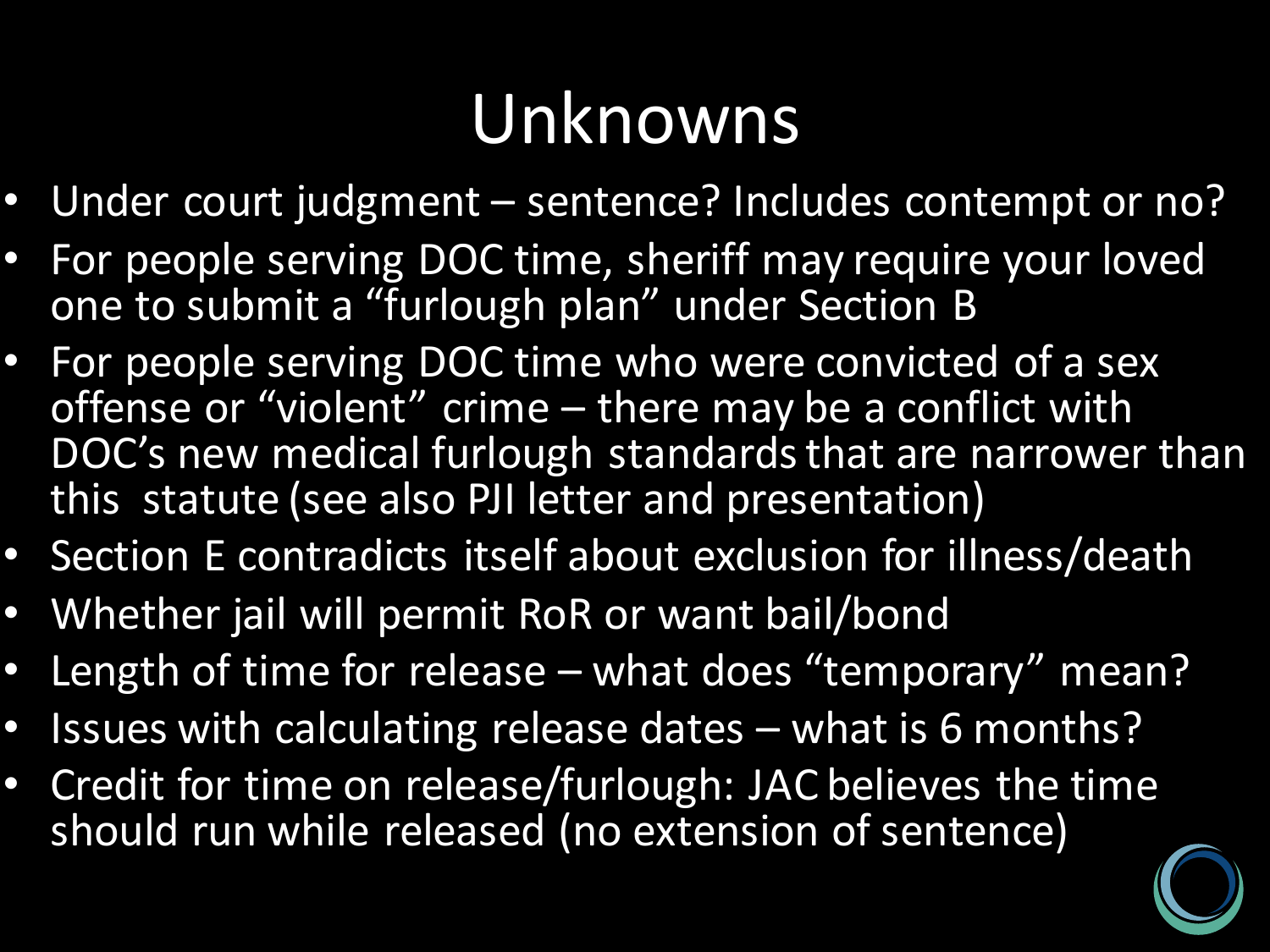#### **Other Circumstances**

- Promise of Justice Initiative has two additional letters for:
	- $-$  Post-trial people who do not qualify under the DOC's plan but are within DOC's authority to furlough held in **STATE FACILITIES;**
	- $-$  Post-trial people who do not qualify under the DOC's plan but are within DOC's authority to furlough held in LOCAL FACILITIES;

Contact: jjohnson@defendla.org for sample letters.